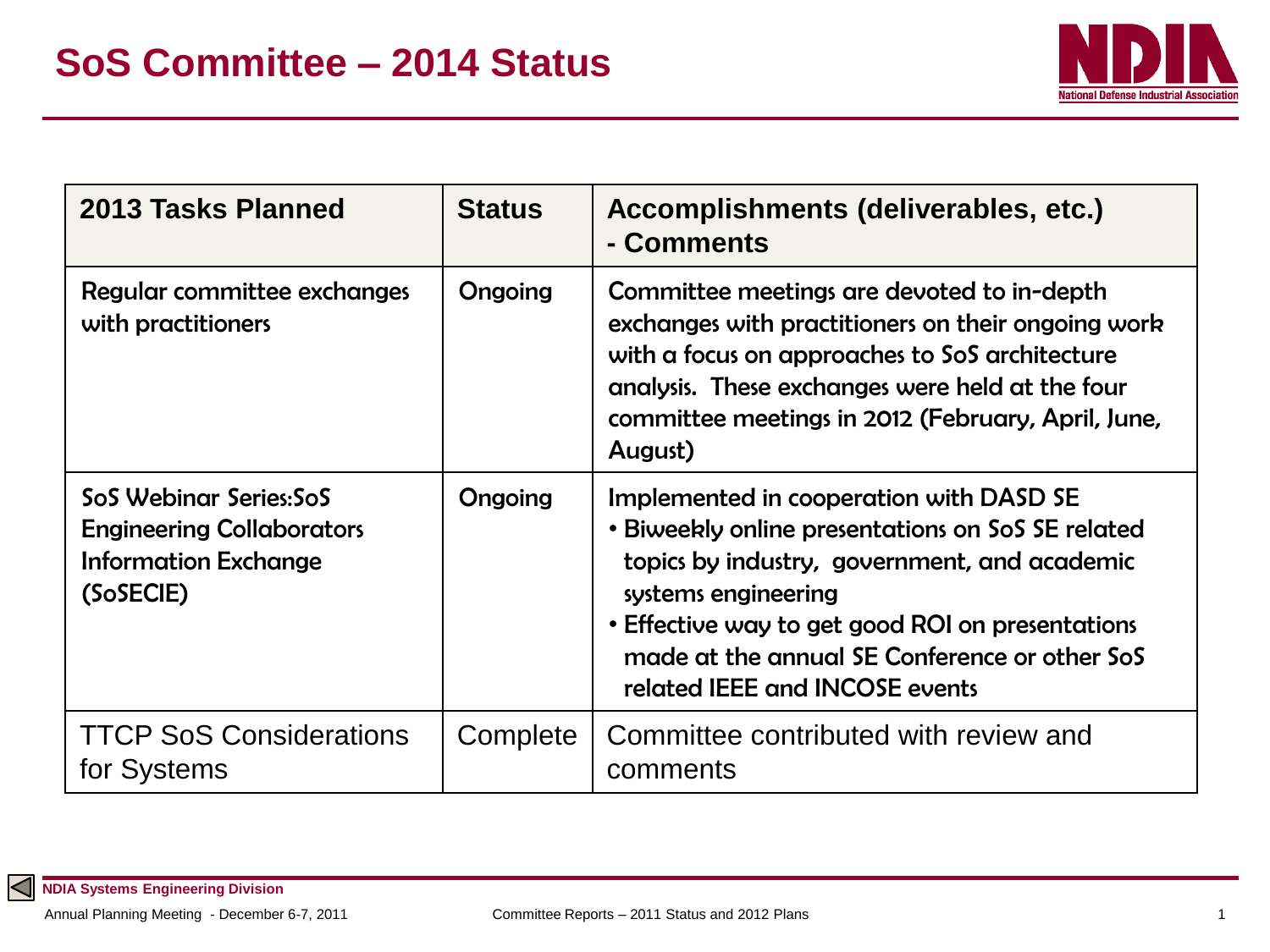## **System of Systems (SoS) Committee - 2015 Task Plan**



| Proposed 2015 Tasks:                                                                                                                                                                                         | Deliverables/Products                                                                                                                                                                                                                                                                                                                |
|--------------------------------------------------------------------------------------------------------------------------------------------------------------------------------------------------------------|--------------------------------------------------------------------------------------------------------------------------------------------------------------------------------------------------------------------------------------------------------------------------------------------------------------------------------------|
| • Regular committee exchanges w/ practitioners                                                                                                                                                               | Presentations on SoS SE Committee Area on                                                                                                                                                                                                                                                                                            |
| • Focus on ne SoS initiatives across the Services                                                                                                                                                            | <b>NDIA Website</b>                                                                                                                                                                                                                                                                                                                  |
| • SoS Webinar Series: SoS Engineering                                                                                                                                                                        | SoS Presentation for SoSECIE on DASD SE                                                                                                                                                                                                                                                                                              |
| <b>Collaborators Information Exchange (SoSECIE)</b>                                                                                                                                                          | $\bullet$                                                                                                                                                                                                                                                                                                                            |
| • Coordination with INCOSE SoS Committee                                                                                                                                                                     | Website                                                                                                                                                                                                                                                                                                                              |
| <b>Schedule / Resources</b><br>• Bi-Monthly Meetings featuring new<br>practitioner experiences<br>• Bi-weekly SoS Webinars<br>• Regular Updates: SoS SE Committee Area on<br><b>NDIA SE division Website</b> | Stakeholders / Alignment<br>• Task Liaison/Leadership<br>- Judith Dahmann, Richard Peol<br>Key Interfaces: DASD SE, Service SE<br>organizations<br>• Task Objectives<br>- Build a learning community in SoS SE<br>Improve understanding of how to ensures<br>systems which are developed with<br>consideration of the larger context |

 $\blacksquare$ 

 $\overline{\Delta}$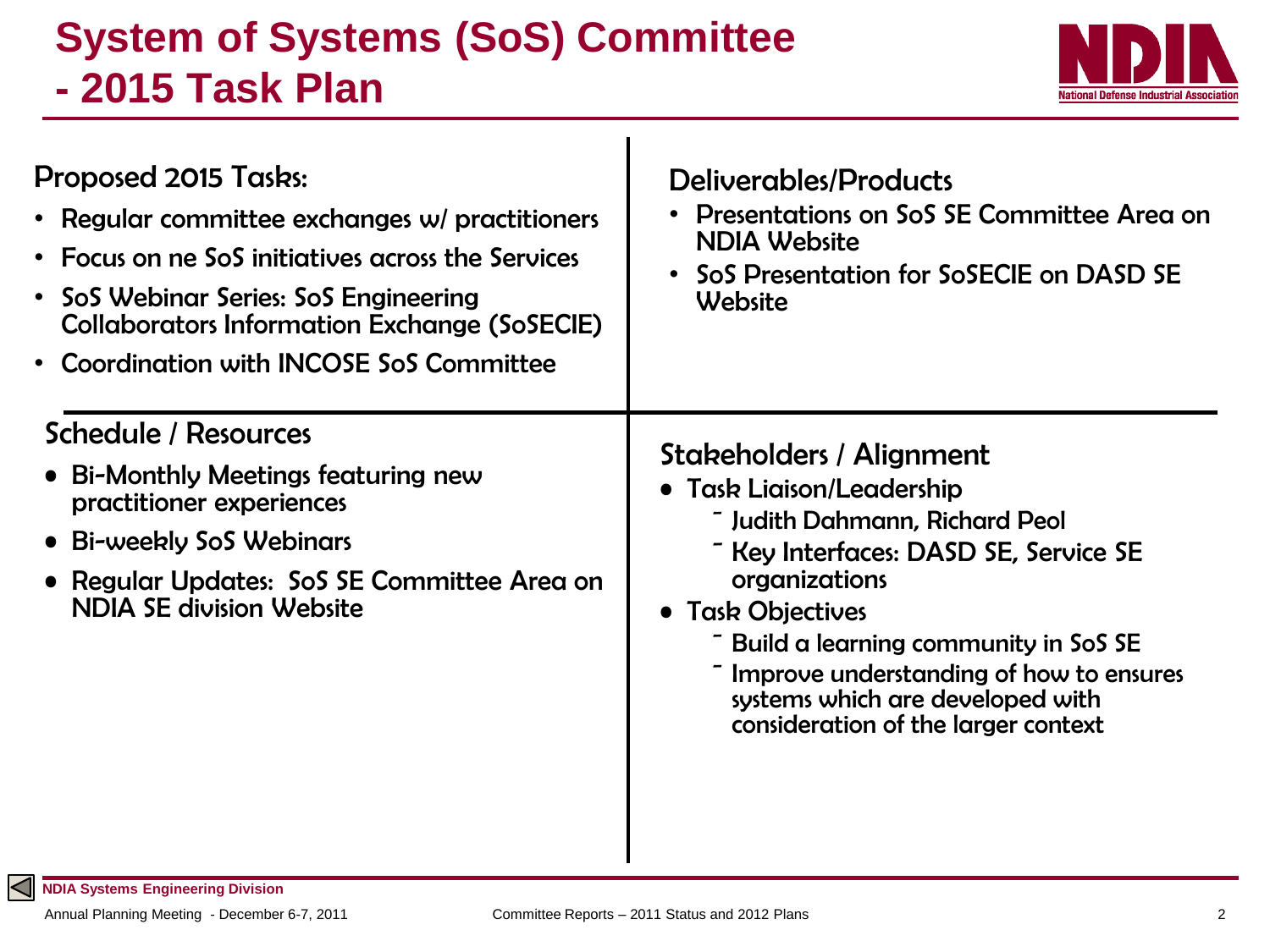## **SoS Webinar Series: SoS Engineering Collaborators Information Exchange (SoSECIE)**



- December 2, 2014, **Designing Resiliency into a System of Systems**, Dr. Warren K. Vaneman, Naval Postgraduate School
- November 4, 2014, **A Fuzzy Evaluation Method for System of Systems Meta-architectures**, Mr. Louis Pape, The Boeing Company
- October 21, 2014, **Results from Applying a Modeling and Analysis Framework to an FAA NextGen System of Systems Program**, Dr. Mark Blackburn, Stevens Institute of Technology
- October 7, 2014, **DANSE – An Effective, Tool-Supported Methodology for Systems of Systems Engineering in Europe**, Dr. Eric Honour, Honourcode, Inc.
- September 23, 2014, **Test and Evaluation of Autonomous Multi-Robot Systems**, Mr. Joseph A. Giampapa, Carnegie Mellon University Robotics Institute
- September 16, 2014, **Always on-On Demand: Supporting the Development, Test, and Training of Operational Networks & Net-Centric Systems**, Dr. Nancy Bucher, ASA(ALT) System of Systems Engineering & Integration and Dr. Christina Bouwens, MSCI
- September 9, 2014, **System of Systems and Product Line Best Practices from the Modeling and Simulation Industry**, Mr. David Prochnow, Ms. Laura Hinton, and Ms. Anita Zabek, The MITRE Corporation; Ms. Cynthia Harrison and Mr. Michael Willoughby, US Army PEO STRI